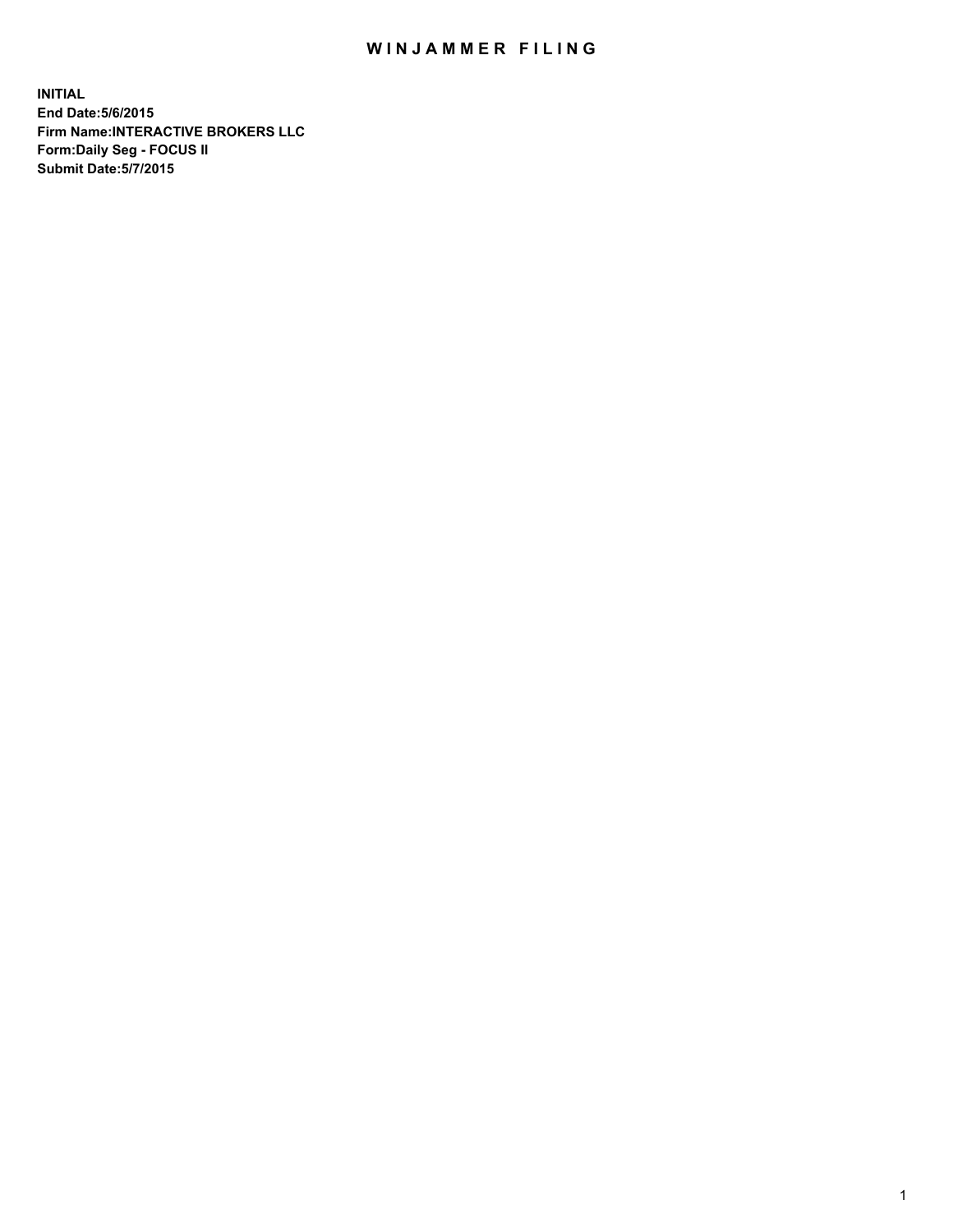## **INITIAL End Date:5/6/2015 Firm Name:INTERACTIVE BROKERS LLC Form:Daily Seg - FOCUS II Submit Date:5/7/2015 Daily Segregation - Cover Page**

| Name of Company<br><b>Contact Name</b>                                            | <b>INTERACTIVE BROKERS LLC</b><br><b>Michael Ellman</b> |
|-----------------------------------------------------------------------------------|---------------------------------------------------------|
| <b>Contact Phone Number</b>                                                       | 203-422-8926                                            |
| <b>Contact Email Address</b>                                                      | mellman@interactivebrokers.co                           |
|                                                                                   | $\underline{\mathbf{m}}$                                |
|                                                                                   |                                                         |
| FCM's Customer Segregated Funds Residual Interest Target (choose one):            |                                                         |
| a. Minimum dollar amount: ; or                                                    | $\overline{\mathbf{0}}$                                 |
| b. Minimum percentage of customer segregated funds required:% ; or                | 0                                                       |
| c. Dollar amount range between: and; or                                           | 155,000,000 245,000,000                                 |
| d. Percentage range of customer segregated funds required between:% and%.         | 00                                                      |
| FCM's Customer Secured Amount Funds Residual Interest Target (choose one):        |                                                         |
| a. Minimum dollar amount: ; or                                                    | $\overline{\mathbf{0}}$                                 |
| b. Minimum percentage of customer secured funds required:% ; or                   | 0                                                       |
| c. Dollar amount range between: and; or                                           | 80,000,000 120,000,000                                  |
| d. Percentage range of customer secured funds required between:% and%.            | 00                                                      |
| FCM's Cleared Swaps Customer Collateral Residual Interest Target (choose one):    |                                                         |
| a. Minimum dollar amount: ; or                                                    |                                                         |
| b. Minimum percentage of cleared swaps customer collateral required:% ; or        | $\overline{\mathbf{0}}$<br>$\underline{\mathbf{0}}$     |
| c. Dollar amount range between: and; or                                           | 0 <sub>0</sub>                                          |
| d. Percentage range of cleared swaps customer collateral required between:% and%. | 0 <sub>0</sub>                                          |
|                                                                                   |                                                         |
| Current ANC:on                                                                    | 2,561,132,878 06-MAY-2015                               |
| <b>Broker Dealer Minimum</b>                                                      | 302,906,365                                             |
| Debit/Deficit - CustomersCurrent AmountGross Amount                               |                                                         |
| Domestic Debit/Deficit                                                            | 2,655,401                                               |
| Foreign Debit/Deficit                                                             | 8,380,5580                                              |
| Debit/Deficit - Non CustomersCurrent AmountGross Amount                           |                                                         |
| Domestic Debit/Deficit                                                            | 0 <sub>0</sub>                                          |
| Foreign Debit/Deficit                                                             | 0 <sub>0</sub>                                          |
| Proprietary Profit/Loss                                                           |                                                         |
| Domestic Profit/Loss                                                              | $\overline{\mathbf{0}}$                                 |
| Foreign Profit/Loss                                                               | $\underline{\mathbf{0}}$                                |
| Proprietary Open Trade Equity<br>Domestic OTE                                     |                                                         |
|                                                                                   | <u>0</u>                                                |
| Foreign OTE                                                                       | <u>0</u>                                                |
| <b>SPAN</b><br><b>Customer SPAN Calculation</b>                                   |                                                         |
| Non-Customer SPAN Calcualation                                                    | 1,379,101,658                                           |
|                                                                                   | 21,273,451                                              |
| Proprietary Capital Charges<br>Minimum Dollar Amount Requirement                  | <u>0</u>                                                |
| Other NFA Dollar Amount Requirement                                               | 20,000,000 [7465]<br>21,749,674 [7475]                  |
|                                                                                   |                                                         |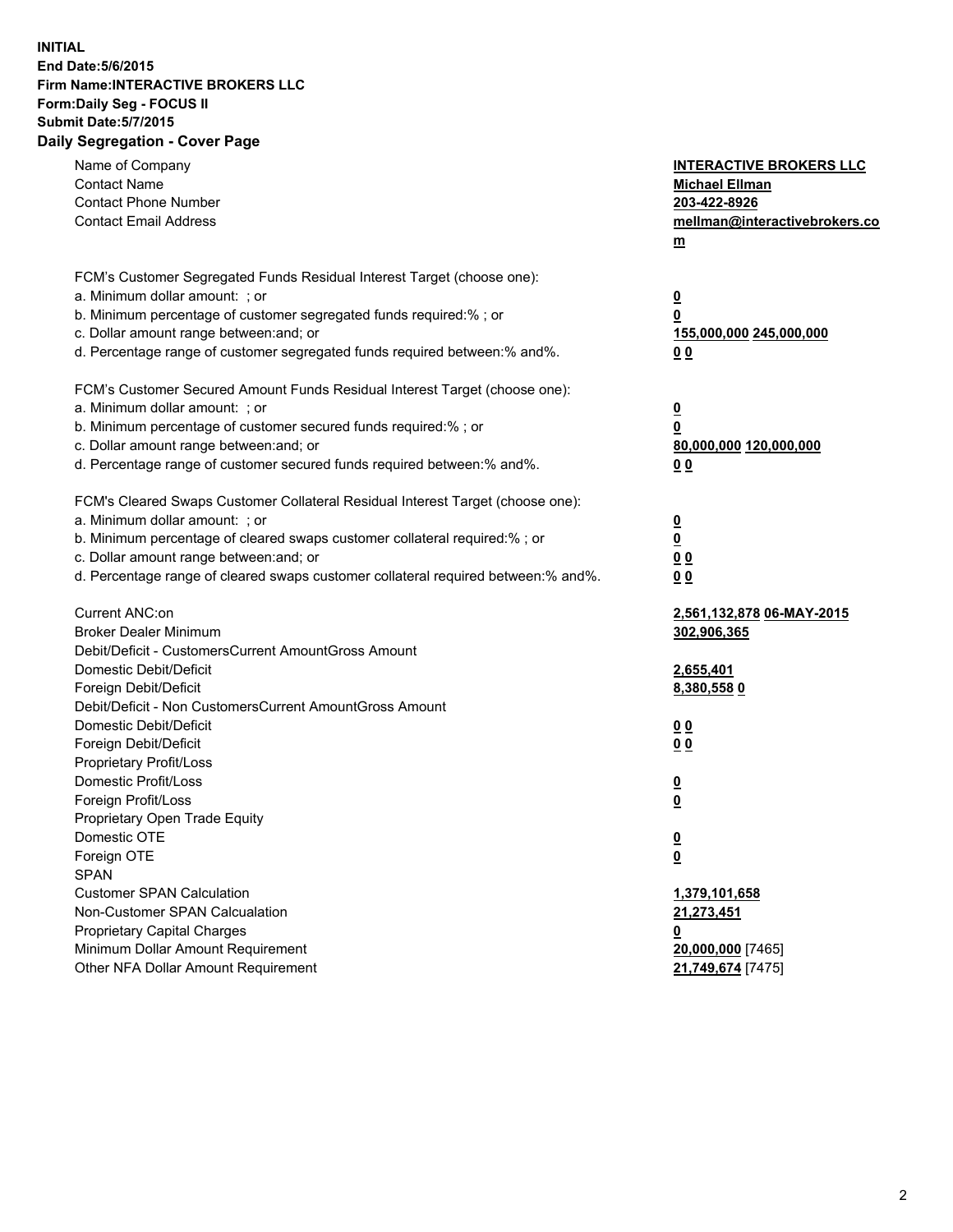## **INITIAL End Date:5/6/2015 Firm Name:INTERACTIVE BROKERS LLC Form:Daily Seg - FOCUS II Submit Date:5/7/2015 Daily Segregation - Secured Amounts**

|     | Foreign Futures and Foreign Options Secured Amounts                                         |                                   |
|-----|---------------------------------------------------------------------------------------------|-----------------------------------|
|     | Amount required to be set aside pursuant to law, rule or regulation of a foreign            | $0$ [7305]                        |
|     | government or a rule of a self-regulatory organization authorized thereunder                |                                   |
| 1.  | Net ledger balance - Foreign Futures and Foreign Option Trading - All Customers             |                                   |
|     | A. Cash                                                                                     | 587,739,897 [7315]                |
|     | B. Securities (at market)                                                                   | $0$ [7317]                        |
| 2.  | Net unrealized profit (loss) in open futures contracts traded on a foreign board of trade   | -26,641,271 [7325]                |
| 3.  | Exchange traded options                                                                     |                                   |
|     | a. Market value of open option contracts purchased on a foreign board of trade              |                                   |
|     | b. Market value of open contracts granted (sold) on a foreign board of trade                | 136,373 [7335]                    |
|     |                                                                                             | -27,242 <sup>[7337]</sup>         |
| 4.  | Net equity (deficit) (add lines 1. 2. and 3.)                                               | 561,207,757 [7345]                |
| 5.  | Account liquidating to a deficit and account with a debit balances - gross amount           | 8,380,558 [7351]                  |
|     | Less: amount offset by customer owned securities                                            | 0 [7352] 8,380,558 [7354]         |
| 6.  | Amount required to be set aside as the secured amount - Net Liquidating Equity              | 569,588,315 [7355]                |
|     | Method (add lines 4 and 5)                                                                  |                                   |
| 7.  | Greater of amount required to be set aside pursuant to foreign jurisdiction (above) or line | 569,588,315 [7360]                |
|     | 6.                                                                                          |                                   |
|     | FUNDS DEPOSITED IN SEPARATE REGULATION 30.7 ACCOUNTS                                        |                                   |
| 1.  | Cash in banks                                                                               |                                   |
|     | A. Banks located in the United States                                                       | $0$ [7500]                        |
|     | B. Other banks qualified under Regulation 30.7                                              | 0 [7520] 0 [7530]                 |
| 2.  | Securities                                                                                  |                                   |
|     | A. In safekeeping with banks located in the United States                                   | 505,027,145 [7540]                |
|     | B. In safekeeping with other banks qualified under Regulation 30.7                          | 0 [7560] 505,027,145 [7570]       |
| 3.  | Equities with registered futures commission merchants                                       |                                   |
|     | A. Cash                                                                                     | $0$ [7580]                        |
|     | <b>B.</b> Securities                                                                        | $0$ [7590]                        |
|     | C. Unrealized gain (loss) on open futures contracts                                         | $0$ [7600]                        |
|     | D. Value of long option contracts                                                           | $0$ [7610]                        |
|     | E. Value of short option contracts                                                          | 0 [7615] 0 [7620]                 |
| 4.  | Amounts held by clearing organizations of foreign boards of trade                           |                                   |
|     | A. Cash                                                                                     | $0$ [7640]                        |
|     | <b>B.</b> Securities                                                                        | $0$ [7650]                        |
|     | C. Amount due to (from) clearing organization - daily variation                             | $0$ [7660]                        |
|     | D. Value of long option contracts                                                           | $0$ [7670]                        |
|     | E. Value of short option contracts                                                          | 0 [7675] 0 [7680]                 |
| 5.  | Amounts held by members of foreign boards of trade                                          |                                   |
|     | A. Cash                                                                                     | 209,686,673 [7700]                |
|     | <b>B.</b> Securities                                                                        | $0$ [7710]                        |
|     |                                                                                             |                                   |
|     | C. Unrealized gain (loss) on open futures contracts                                         | -11,484,673 [7720]                |
|     | D. Value of long option contracts                                                           | 136,385 [7730]                    |
|     | E. Value of short option contracts                                                          | -27,244 [7735] 198,311,141 [7740] |
| 6.  | Amounts with other depositories designated by a foreign board of trade                      | $0$ [7760]                        |
| 7.  | Segregated funds on hand                                                                    | $0$ [7765]                        |
| 8.  | Total funds in separate section 30.7 accounts                                               | 703,338,286 [7770]                |
| 9.  | Excess (deficiency) Set Aside for Secured Amount (subtract line 7 Secured Statement         | 133,749,971 [7380]                |
|     | Page 1 from Line 8)                                                                         |                                   |
| 10. | Management Target Amount for Excess funds in separate section 30.7 accounts                 | 80,000,000 [7780]                 |
| 11. | Excess (deficiency) funds in separate 30.7 accounts over (under) Management Target          | 53,749,971 [7785]                 |
|     |                                                                                             |                                   |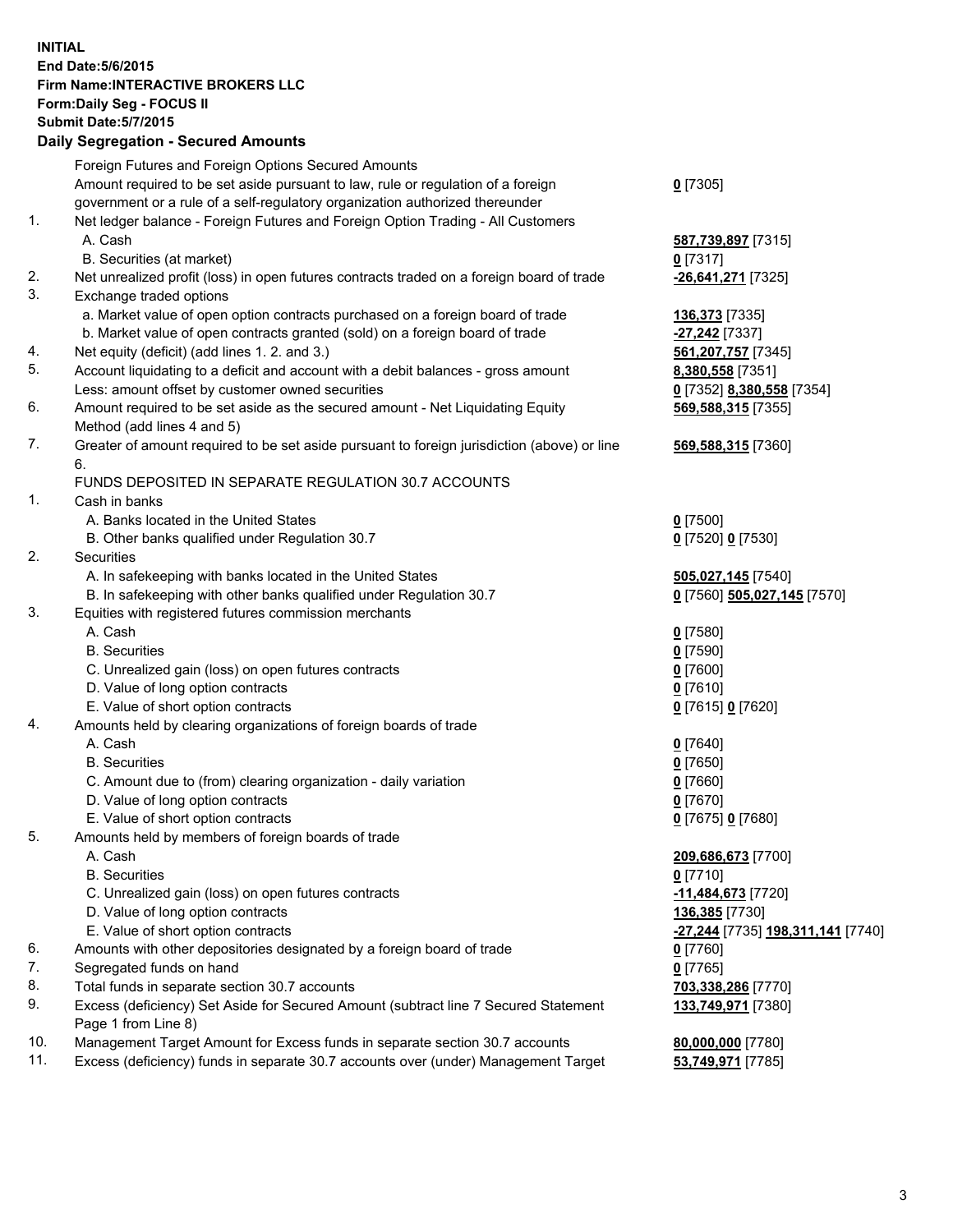**INITIAL End Date:5/6/2015 Firm Name:INTERACTIVE BROKERS LLC Form:Daily Seg - FOCUS II Submit Date:5/7/2015 Daily Segregation - Segregation Statement** SEGREGATION REQUIREMENTS(Section 4d(2) of the CEAct) 1. Net ledger balance A. Cash **2,592,786,116** [7010] B. Securities (at market) **0** [7020] 2. Net unrealized profit (loss) in open futures contracts traded on a contract market **-115,204,529** [7030] 3. Exchange traded options A. Add market value of open option contracts purchased on a contract market **152,250,449** [7032] B. Deduct market value of open option contracts granted (sold) on a contract market **-241,500,697** [7033] 4. Net equity (deficit) (add lines 1, 2 and 3) **2,388,331,339** [7040] 5. Accounts liquidating to a deficit and accounts with debit balances - gross amount **2,655,401** [7045] Less: amount offset by customer securities **0** [7047] **2,655,401** [7050] 6. Amount required to be segregated (add lines 4 and 5) **2,390,986,740** [7060] FUNDS IN SEGREGATED ACCOUNTS 7. Deposited in segregated funds bank accounts A. Cash **341,122,642** [7070] B. Securities representing investments of customers' funds (at market) **1,340,419,244** [7080] C. Securities held for particular customers or option customers in lieu of cash (at market) **0** [7090] 8. Margins on deposit with derivatives clearing organizations of contract markets A. Cash **12,700,656** [7100] B. Securities representing investments of customers' funds (at market) **114,494,254** [7110] C. Securities held for particular customers or option customers in lieu of cash (at market) **0** [7120] 9. Net settlement from (to) derivatives clearing organizations of contract markets **193,161** [7130] 10. Exchange traded options A. Value of open long option contracts **2,902,448** [7132] B. Value of open short option contracts **-5,026,008** [7133] 11. Net equities with other FCMs A. Net liquidating equity **-82,287,654** [7140] B. Securities representing investments of customers' funds (at market) **863,185,549** [7160] C. Securities held for particular customers or option customers in lieu of cash (at market) **0** [7170] 12. Segregated funds on hand **0** [7150] 13. Total amount in segregation (add lines 7 through 12) **2,587,704,292** [7180] 14. Excess (deficiency) funds in segregation (subtract line 6 from line 13) **196,717,552** [7190] 15. Management Target Amount for Excess funds in segregation **155,000,000** [7194]

16. Excess (deficiency) funds in segregation over (under) Management Target Amount Excess

**41,717,552** [7198]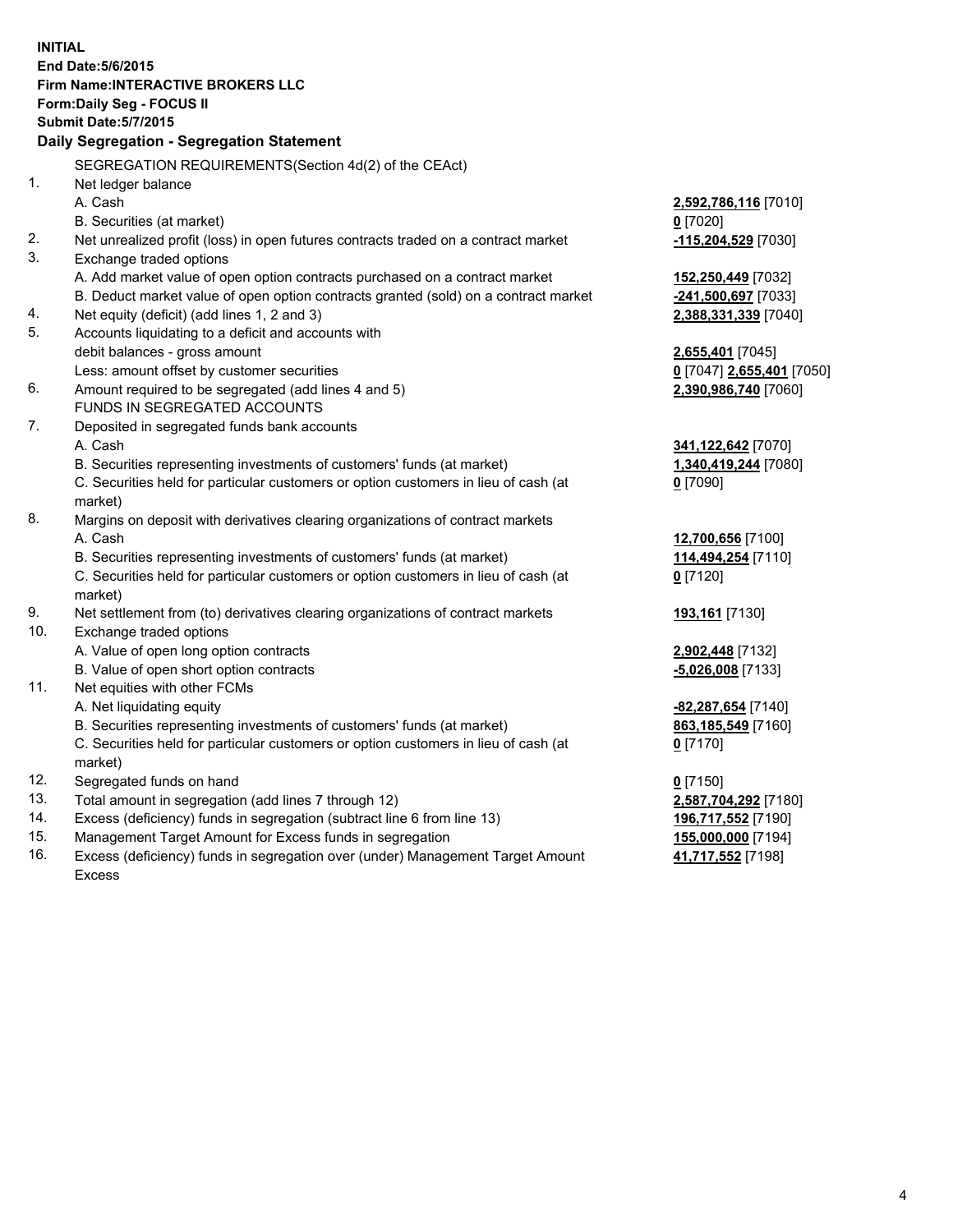## **INITIAL End Date:5/6/2015 Firm Name:INTERACTIVE BROKERS LLC Form:Daily Seg - FOCUS II Submit Date:5/7/2015 Daily Segregation - Supplemental**

| $\blacksquare$ | Total gross margin deficiencies - Segregated Funds Origin                              | 498,096 [9100] |
|----------------|----------------------------------------------------------------------------------------|----------------|
| $\blacksquare$ | Total gross margin deficiencies - Secured Funds Origin                                 | 111,039 [9101] |
| $\blacksquare$ | Total gross margin deficiencies - Cleared Swaps Customer Collateral Funds Origin       | $0$ [9102]     |
| $\sim$         | Total gross margin deficiencies - Noncustomer and Proprietary Accounts Origin          | $0$ [9103]     |
| $\blacksquare$ | Total number of accounts contributing to total gross margin deficiencies - Segregated  | 6 [9104]       |
|                | Funds Origin                                                                           |                |
| $\blacksquare$ | Total number of accounts contributing to total gross margin deficiencies - Secured     | 8 [9105]       |
|                | Funds Origin                                                                           |                |
| Ξ.             | Total number of accounts contributing to the total gross margin deficiencies - Cleared | $0$ [9106]     |
|                | Swaps Customer Collateral Funds Origin                                                 |                |
| $\blacksquare$ | Total number of accounts contributing to the total gross margin deficiencies -         | $0$ [9107]     |
|                | Noncustomer and Proprietary Accounts Origin                                            |                |
| $\blacksquare$ | Upload a copy of the firm's daily margin report the FCM uses to issue margin calls     |                |
|                | which corresponds with the reporting date.                                             |                |

05.06.2015 Commodity Margin Deficiency Report.xls